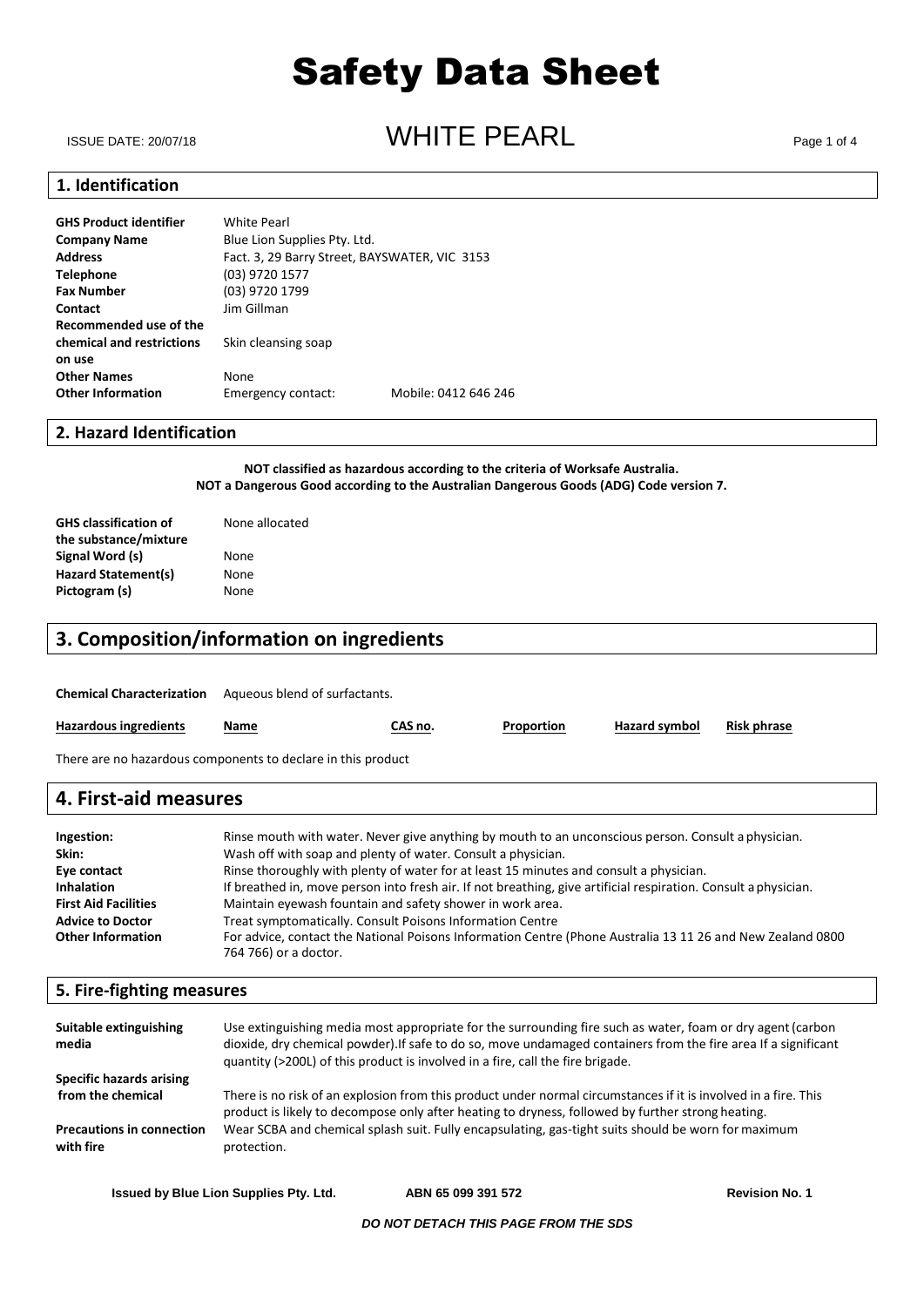ISSUE DATE: 20/07/18 **ISSUE DATE: 20/07/18** Page 2 of 4

### **6. Accidental release measures**

| <b>Personal Precautions</b> | Use personal protective equipment. Avoid breathing vapours, mist or gas. Ensure adequate ventilation.<br>Evacuate personnel to safe areas. For personal protection see section 8.    |
|-----------------------------|--------------------------------------------------------------------------------------------------------------------------------------------------------------------------------------|
| <b>Personal Protection</b>  | Wear protective clothing specified for normal operations (see Section 8)                                                                                                             |
| <b>Clean-up Methods-</b>    |                                                                                                                                                                                      |
| <b>Small Spillages</b>      | Minor spills do not require special clean up measures or emergency procedures. Wear recommended personal<br>protective equipment outlined in Section 8 when containing any spillage. |
| Large Spillages             | Seek expert advice on handling and disposal.                                                                                                                                         |
|                             | Environmental Precautions Prevent further leakage or spillage if safe to do so. Do not let product enter drains or waterways.                                                        |

### **7. Handling and storage**

| <b>Precautions for Safe</b><br><b>Handling</b>  | Product is safe to handle under normal conditions of use.                                                                                                                                                         |
|-------------------------------------------------|-------------------------------------------------------------------------------------------------------------------------------------------------------------------------------------------------------------------|
|                                                 | Conditions for safe storage Store in cool place. Keep container tightly closed in a dry and well-ventilated place. Containers which are<br>opened must be carefully resealed and kept upright to prevent leakage. |
| Incompatible products<br>Incompatible materials | None known<br>None known                                                                                                                                                                                          |

### **8. Exposure controls/personal protection**

#### **Occupational exposure limit**

| values      |             |            |            |     |          |
|-------------|-------------|------------|------------|-----|----------|
|             | <u>STEL</u> |            | <b>TWA</b> |     |          |
| <u>Name</u> | mg/m3       | <u>ppm</u> | mg/m3      | ppm | Footnote |

There are no occupational exposure limits set for this product.

| <b>Appropriate engineering</b><br>controls | In industrial situations maintain the concentrations values below the TWA. This may be achieved by<br>process modification, use of local exhaust ventilation, capturing substances at the source, or other<br>methods.                                                                                                                                                                                                 |
|--------------------------------------------|------------------------------------------------------------------------------------------------------------------------------------------------------------------------------------------------------------------------------------------------------------------------------------------------------------------------------------------------------------------------------------------------------------------------|
| <b>Personal Protective</b>                 | Final choice of personal protective equipment will depend on individual circumstances and/or according                                                                                                                                                                                                                                                                                                                 |
| Equipment                                  | to risk assessments undertaken.                                                                                                                                                                                                                                                                                                                                                                                        |
| <b>Respiratory Protection</b>              | Where ventilation is not adequate, respiratory protection may be required. Avoid breathing dust, vapours<br>or mists. Respiratory protection should comply with AS 1716 - Respiratory Protective Devices and be<br>selected in accordance with AS 1715 - Selection, Use and Maintenance of Respiratory Protective<br>Devices. Filter capacity and respirator type depends on exposure levels. In event of emergency or |
|                                            | planned entry into unknown concentrations a positive pressure, full-face piece SCBA should be used. If<br>respiratory protection is required; institute a complete respiratory protection program including selection,<br>fit testing, training, maintenance and inspection.                                                                                                                                           |
| <b>Eye Protection</b>                      | The use of a face shield, chemical goggles or safety glasses with side shield protection as appropriate.<br>Must comply with Australian Standards AS 1337 and be selected and used in accordance with AS 1336.                                                                                                                                                                                                         |
| <b>Hand Protection</b>                     | Avoid skin contact when removing gloves from hands, do not touch the gloves outer surface.<br>Hand protection should comply with AS 2161, Occupational protective gloves - Selection, use and<br>maintenance.                                                                                                                                                                                                          |
|                                            | Recommendation: Nitrile rubber gloves.                                                                                                                                                                                                                                                                                                                                                                                 |
| <b>Footwear</b>                            | Safety boots in industrial situations is advisory, foot protection should comply with AS 2210,<br>Occupational protective footwear - Guide to selection, care and use.                                                                                                                                                                                                                                                 |
| <b>Body Protection</b>                     | Clean clothing or protective clothing should be worn, preferably with and apron. Clothing for protection<br>against chemicals should comply with AS 3765 Clothing for Protection Against Hazardous Chemicals.                                                                                                                                                                                                          |
| <b>Hygiene Measures</b>                    | Do not eat, drink or smoke in work areas. Wash hands thoroughly after handling this material. Maintain<br>good housekeeping.                                                                                                                                                                                                                                                                                           |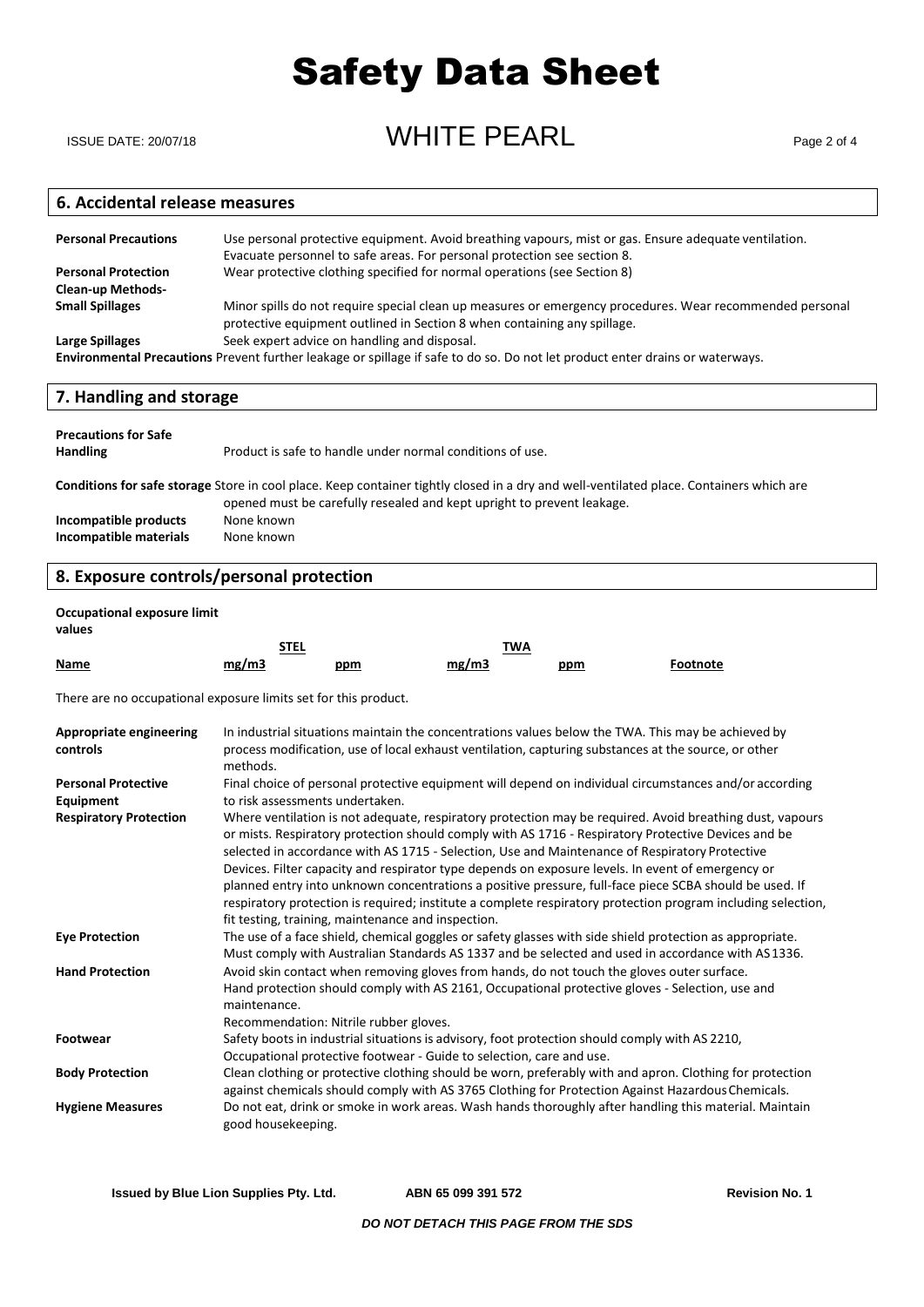### ISSUE DATE: 20/07/18  $\blacksquare$   $\blacksquare$   $\blacksquare$   $\blacksquare$   $\blacksquare$   $\blacksquare$   $\blacksquare$   $\blacksquare$   $\blacksquare$   $\blacksquare$   $\blacksquare$   $\blacksquare$   $\blacksquare$   $\blacksquare$   $\blacksquare$   $\blacksquare$   $\blacksquare$   $\blacksquare$   $\blacksquare$   $\blacksquare$   $\blacksquare$   $\blacksquare$   $\blacksquare$   $\blacksquare$   $\blacksquare$   $\blacksquare$   $\blacksquare$   $\blacksquare$   $\blacks$

### **9. Physical and chemical properties**

| Appearance              | White pearlescent liquid                |
|-------------------------|-----------------------------------------|
| Odour                   | Floral                                  |
| <b>Melting Point</b>    | ∼o °C                                   |
| <b>Boiling Point</b>    | $\degree$ 100 $\degree$ C               |
| <b>Flash point</b>      | Not applicable                          |
| <b>Vapour Pressure</b>  | ~ 2 kPa at 20°C (water vapour pressure) |
| Solubility              | Soluble in water in all proportions.    |
| <b>Specific Gravity</b> | 1.0 g/cm <sup>3</sup> @ 20 $^{\circ}$ C |
| рH                      | $6.5 - 7.5$ (as supplied)               |
| <b>Viscosity</b>        | $\approx$ 300 cPs @ 20 $\degree$ C      |
| <b>Percent volatile</b> | > 80%                                   |
| <b>Flammability</b>     | Non flammable                           |
|                         |                                         |

#### **10. Stability and reactivity**

| <b>Chemical Stability</b>       | Stable under normal conditions of use.                           |
|---------------------------------|------------------------------------------------------------------|
| <b>Conditions to Avoid</b>      | No special conditions. Refer to storage conditions in Section 7. |
| <b>Incompatible Materials</b>   | None known.                                                      |
| <b>Hazardous Decomposition</b>  |                                                                  |
| products                        | Carbon monoxide and carbon dioxide.                              |
| Possibility of                  |                                                                  |
| hazardous reactions             | Not expected to occur.                                           |
| <b>Hazardous Polymerization</b> | Will not occur.                                                  |
|                                 |                                                                  |

### **11. Toxicological Information**

#### **Acute toxicity**

| Health effects from the likely routes of exposure: |                                                                                     |  |
|----------------------------------------------------|-------------------------------------------------------------------------------------|--|
| <b>Inhalation</b>                                  | Not expected to cause respiratory irritation.                                       |  |
| <b>Skin</b>                                        | Not expected to cause irritation.                                                   |  |
| Eve                                                | May cause slight irritation/discomfort.                                             |  |
| Ingestion                                          | May result in irritation to the gastrointestinal tract.                             |  |
| <b>Target Organs</b>                               | There is no data to hand indicating any particular health effects on target organs. |  |

### **12. Ecological information**

| <b>Ecotoxicity</b>     | No data available. |
|------------------------|--------------------|
| <b>Persistence and</b> |                    |
| degradability          | No data available. |

Major ingredients are biodegradable and will not accumulate in soil or water or cause long term problems.

#### **13. Disposal considerations**

**Disposal Considerations** Avoid release of product to the environment. Product and containers not suitable for landfill. Containers should be emptied as completely as practical before disposal. If possible, recycle containers either in-house or send to recycling company. If this is not practical, send to a commercial waste disposal site. Check with Waste Disposal Authority before sending for recycling.